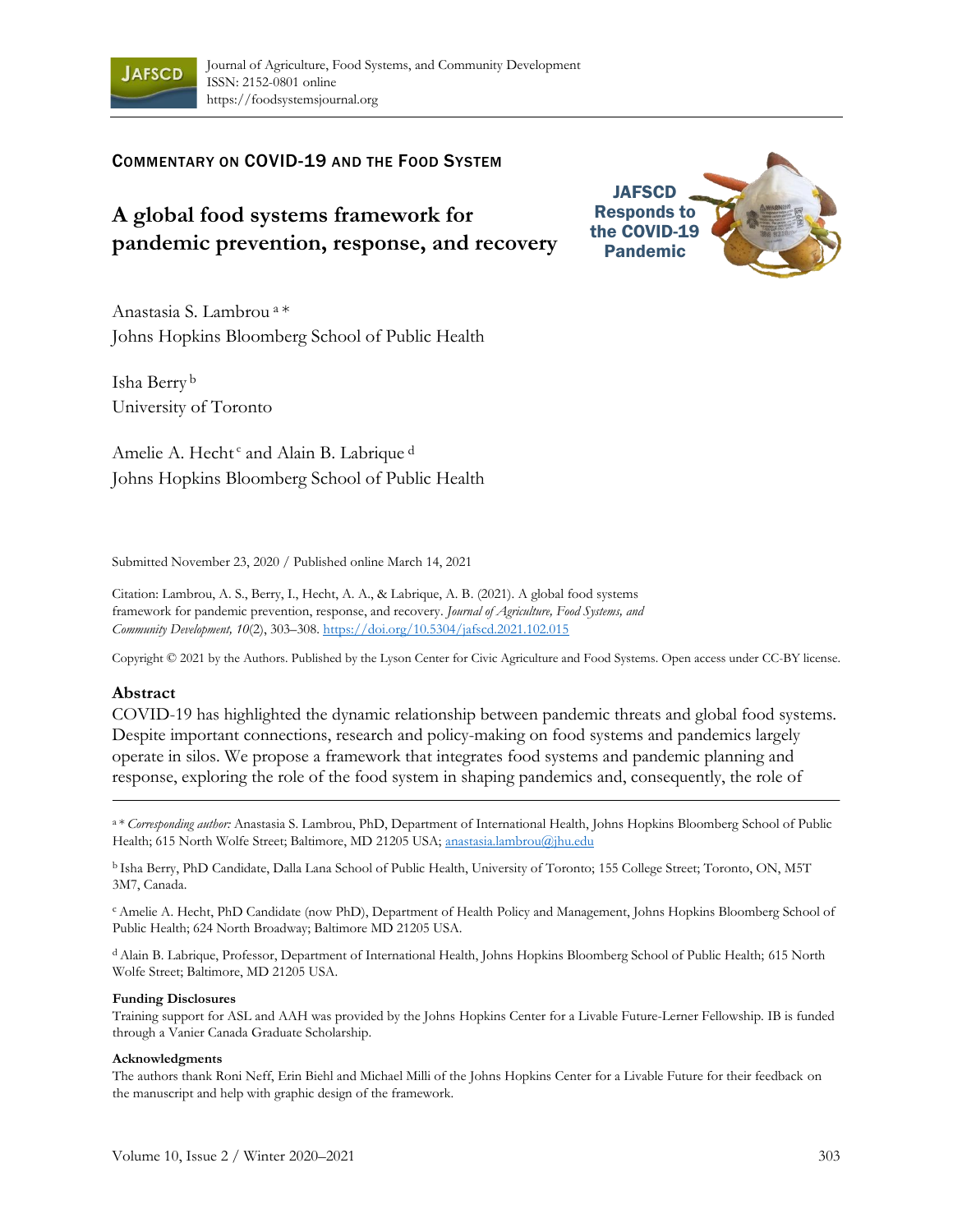pandemics in disrupting a now global food system. This framework highlights important connections between food production, distribution, and consumption at each stage of the pandemic cycle: prevention, response, and recovery. We use recent experiences with COVID-19 to illustrate vulnerabilities in systems interaction during the prevention and response phases. Over the long term, in the recovery phase, food systems must transform, adopting an enhanced level of functioning to improve resilience. To reduce population health risks and promote sustainable food systems, we call for implementation of surveillance systems for both emerging infections and food systems functioning in order to strengthen global food supply chains, create stakeholder resource coordination mechanisms, and address underlying socioeconomic vulnerabilities. Multidisciplinary global actors should draw on lessons from the COVID-19 pandemic to prevent the inevitable next one.

## **Keywords**

Food Systems, Food Security, COVID-19, Pandemic Response, Global Food System

## **Introduction**

COVID-19 has highlighted the dynamic relationship between pandemic threats and global food systems. The emergence of SARS-CoV-2 is not only linked to food markets, but its widespread and facile transmission has also disrupted global food supply and demand (Ivanov, 2020). Despite important connections, research and policy-making on food systems and pandemics largely operate in silos (Chaudhary, Gustafson, & Mathys, 2018). We propose a framework that integrates food systems and pandemic planning and response, exploring the role of the food system in shaping pandemics and, consequently, the role of pandemics in disrupting a now global food system (Figure 1). This framework highlights several important connections between food production, distribution, and consumption at each stage of the pandemic cycle: prevention, response, and recovery. We use recent experiences with COVID-19 to illustrate vulnerabilities in systems interaction during the prevention and response phases. We provide recommendations for the recovery phase, calling on actors at the center of this framework—including national and international government organizations, private industry, and researchers—to integrate these systems to reduce population health risks and ensure sustainable food systems.

#### **Prevention**

Food production operations impact the emergence of pathogens with pandemic potential. Current food production intensification practices, which prioritize volume and cost over quality and safety, promote increased human-animal and inter-species interactions (Benatar, 2007). Furthermore, changes in consumer demand and diets globally have led to increased deforestation and encroachment on animal habitats (Thornton & Herrero, 2010). These practices create opportunities for zoonotic pathogens to recombine and spillover into human populations (Wolfe, Daszak, Kilpatrick, & Burke, 2005).

A community's ability to prepare for and withstand pandemic threats is also a function of its food system, particularly its distribution operations. Food supply chains have increasingly moved towards consolidation, just-in-time delivery, and reduced redundancy in order to decrease costs and optimize efficiency (Food and Agriculture Organization of the United Nations [FAO], 2020a). This evolution has created choke points in the supply chain that make it ill-suited to respond to unexpected shocks.

On the consumption side, growing socioeconomic inequities, demonstrated by extreme poverty and under and overnutrition, put many populations at greater risk of food insecurity. Nearly two billion people, or 26% of the world's population, currently experience moderate or severe food insecurity (FAO, 2019). The bidirectional relationship between food insecurity and other infectious diseases has been wellestablished: food insecurity, exacerbated by pandemics, may also serve to propagate pandemics (Weiser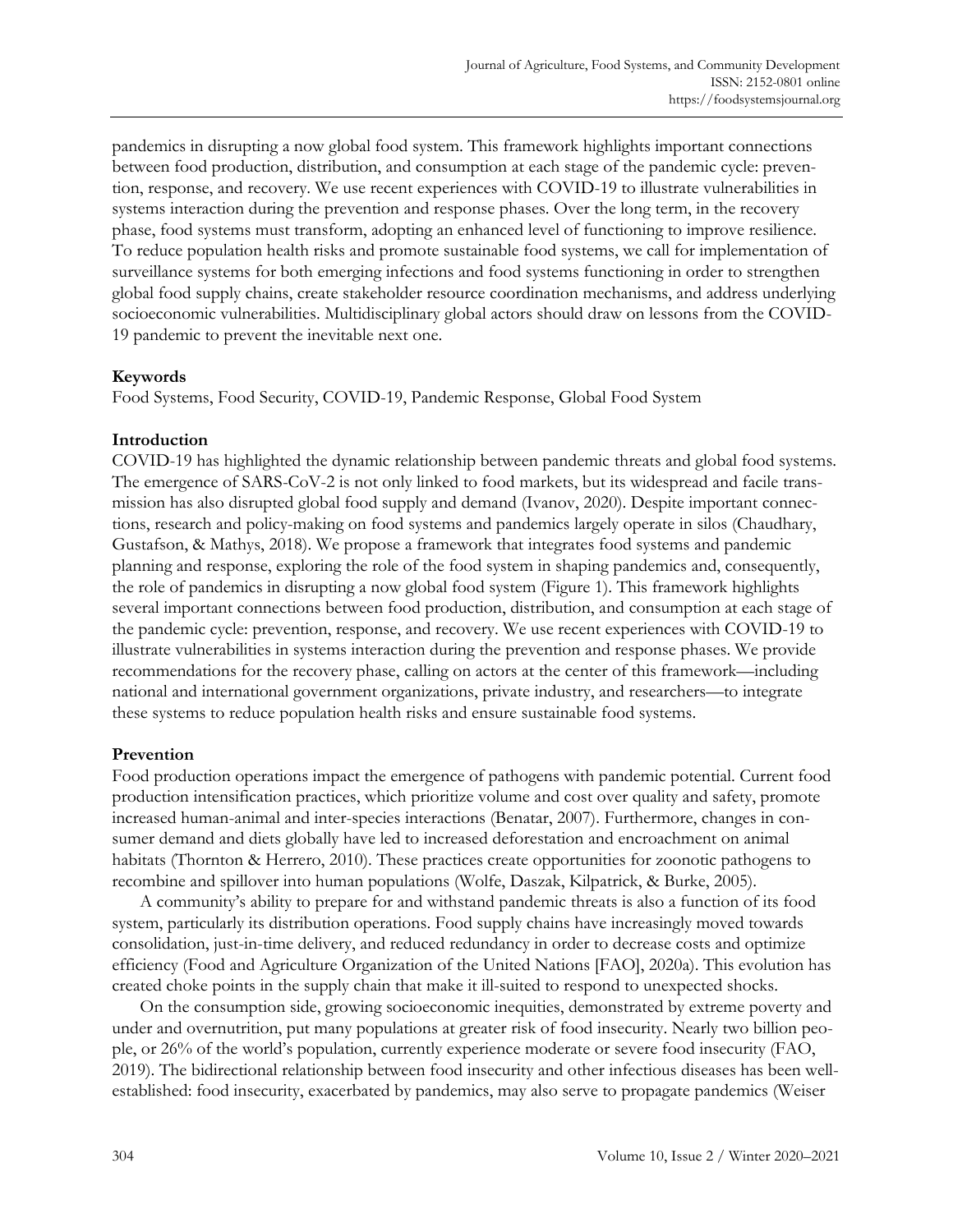#### Figure 1. A global food systems framework for pandemic prevention, response, and recovery highlighting connections between food production, distribution, and consumption at each stage of the pandemic cycle.

Vulnerabilities in the prevention and response phases inform recommendations for actors at the center of the framework.



et al., 2011). Populations experiencing food insecurity do not have the resources to stockpile food and water in preparation for, or in response to, an emergency. Further, chronic diseases associated with food insecurity, such as obesity, may place food insecure populations at greater risk of pandemic-related morbidity and mortality (Kass, Duggal, & Cingolani, 2020).

#### **Response**

Government and community responses to reduce disease transmission, which have included forced closures of nonessential businesses, travel and stay-at-home restrictions, and worker safety regulations at essential businesses, have had downstream implications for the health and livelihoods of those employed along the value chain.

Food producers, including farms and processing plants, have been closed or strained due to illness among their essential workers, who by nature of their work, are at high risk of infection. For example, meat processing plant workers have experienced particularly high rates of infection due to lack of workplace distancing policies, insufficient personal protective equipment, and inadequate disinfection of high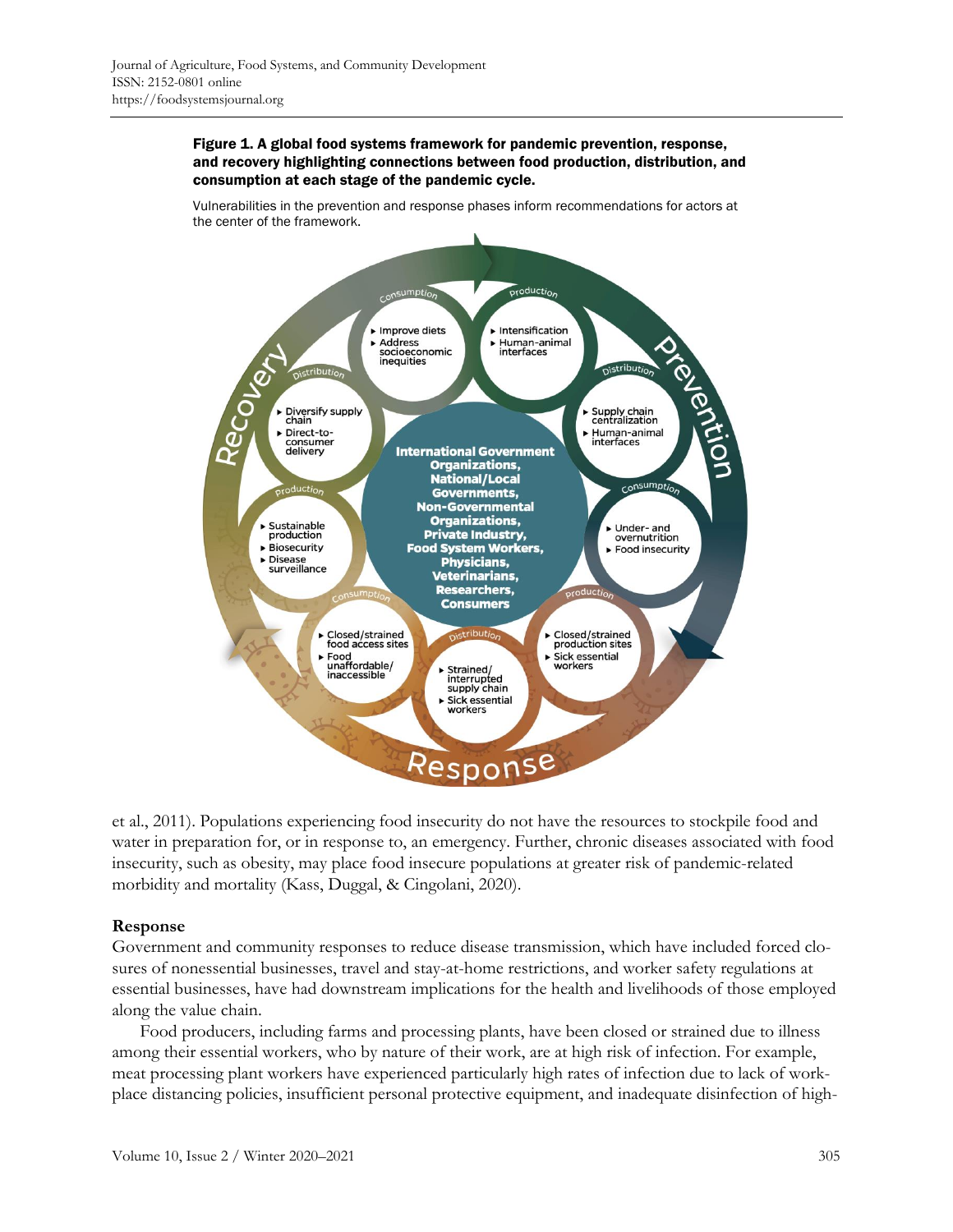touch surfaces (Dyal et al., 2020). Additionally, in many countries, global migrant farm workers who have experienced job loss and are unprotected by occupational and migration policies, have been forced to repatriate, making unsafe journeys that put them at high risk of disease exposure (FAO, 2020b).

On the distribution side, crop destruction and excess milk disposal have been reported in some countries due to an overdependence on complex intermediate systems between the farm and table (Yaffe-Bellany & Corkery, 2020). Panic buying and consumer stockpiling has further strained some supply chains (Sim, Chua, Vieta, & Fernandez, 2020). Essential workers employed in food distribution, including restaurants, retail outlets, and food delivery services, have also been at increased risk of infection.

The pandemic has had severe consequences for food access and affordability. Forced closures of non-essential business has led to widespread unemployment, leaving many consumers with reduced incomes to purchase groceries and prepared foods. Many critical feeding sites such as schools, senior centers, and emergency food providers have been closed to limit community transmission (Van Lancker & Parolin, 2020). Estimates suggest that prevalence of global chronic hunger could double due to COVID-19 (Food Security Information Network, 2020).

#### **Recovery and Recommendations**

Restarting economic and social activity inevitably introduces new risks to food systems workers and consumers. As pandemic response restrictions ease, actors must both address short-term risks and pursue long-term food systems transformation—promoting an enhanced level of systems functioning by reducing vulnerabilities and improving resilience. We identify four key recommendations for priority action to integrate global food systems and pandemic planning and response efforts. These recommendations include both long-term goals and short-term action steps to achieve these goals. These recommendations should be tailored to socio-political contexts. We note that these recommendations are not comprehensive, but rather serve as examples for how actors can engage in systems integration.

- **1. Implement and strengthen surveillance systems for both emerging infectious diseases and food systems functioning:** Production and distribution factors that play a role in pandemic emergence, such as intensified animal production and wet markets, should be addressed in ways that decrease risk and ensure sustainability. In the short term, enhancing surveillance systems for early detection of pathogens will be critical. Stakeholders should identify high-risk human-animal interfaces and implement evidence-based pandemic prevention strategies combined with early warning surveillance. In the longer term, real-time monitoring and evaluation platforms for food system functioning and value chains should be implemented. Drawing on lessons from infectious disease surveillance systems, metrics for evaluating food system function should include assessments of flexibility, representativeness, stability, simplicity, and acceptability. These tools should further draw on existing resources developed by the United Nations (UN), such as the Food Security Information System (FSIN), Vulnerability Analysis and Monitoring Unit (VAM), and Agricultural Market Information System (AMIS), which support rapid assessment and monitoring of food value chain functioning at all levels of the global economy (UN, 2020).
- **2. Strengthen global food supply chains:** In the short term, innovations are needed that facilitate direct-to-consumer delivery by leveraging evolving mobile and transport technologies. Over the longer term, global public-private partnerships must diversify and create redundancy within supply chains, while minimizing waste. Improving traceability of resources and products along the supply chain can strategically inform restructuring systems. Regionally, supply chains can be strengthened by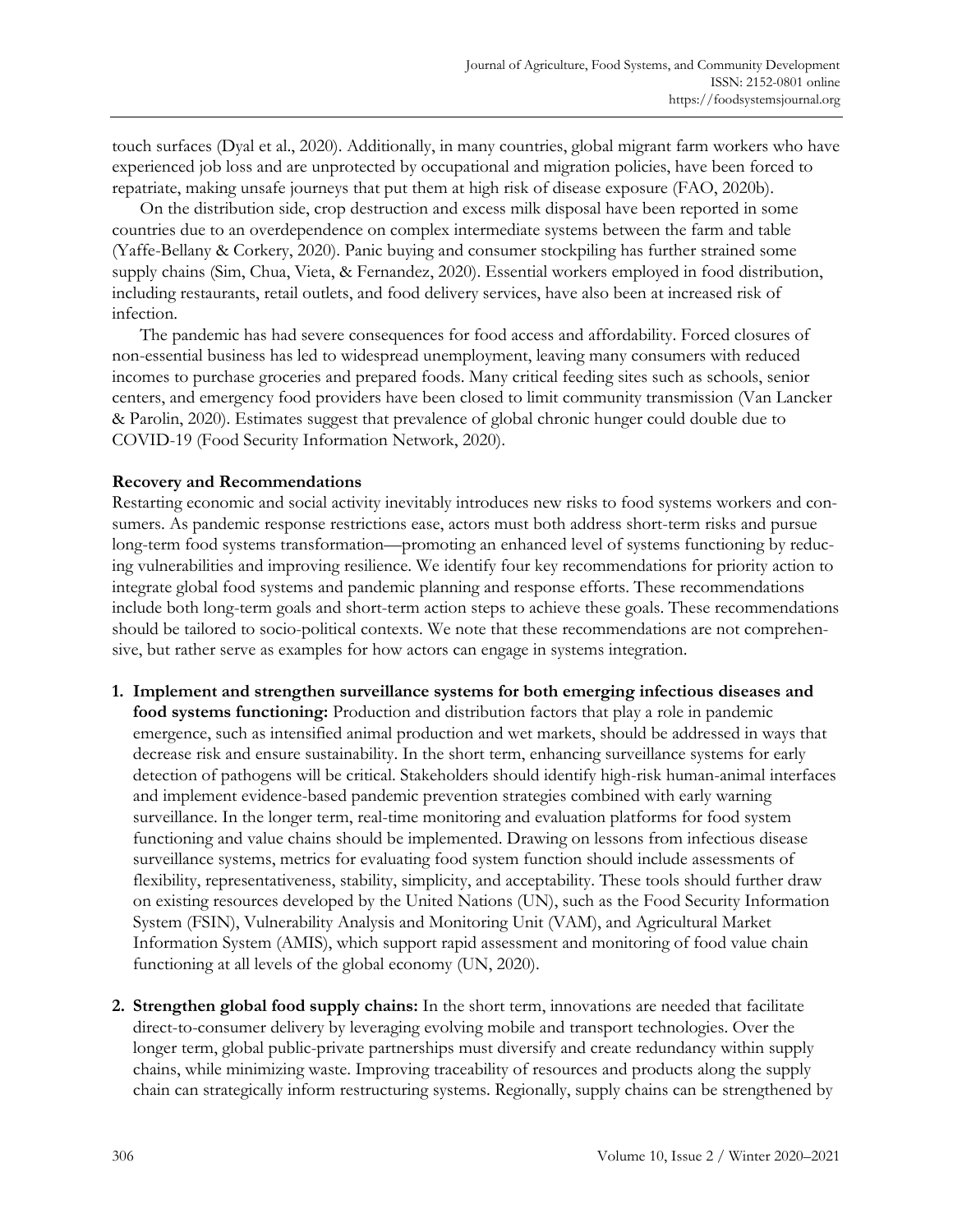establishing strong local primary producer foundations and ensuring diversity in chain size, structure, and marketing. This can allow for more direct consumer supply chains from local farms and markets. To promote global collective action and continued flow of goods, trade policy agreements should be designed to minimize trade barriers during emergencies.

- **3. Create local and global stakeholder resource and data coordination mechanisms:** Coordination mechanisms, both formal and informal, should be established between countries to promote the flow of goods and facilitate resource and data sharing during public health emergencies. Targeted multilateral agreements can serve as food system coordination mechanisms between countries. For example, Agricultural Ministers in Latin American and the Caribbean formulated a regional agreement to work together to coordinate food availability during this pandemic (FAO Regional Office for Latin America and the Caribbean, 2020). Similar agreements have emerged in recent months in other regions and among politically allied nations such as the Association of Southeast Asian Nations, the African Union, and the G20 (ASEAN, 2020; FAO, 2020a; G20, 2020). Looking ahead, these food system alliances should be maintained and expanded; similar alliances can also be established at the local and national levels. Having strong relationships in place prior to disease outbreaks can help to ensure food security during future emergencies.
- **4. Address underlying socioeconomic vulnerabilities:** The world is not on track to meet the United Nations 2030 Agenda for Sustainable Development goal of eliminating poverty in all of its forms. Rates of poverty, and its pernicious sequelae, such as poor diet and food insecurity, remain especially high in low- and middle-income and conflict-affected countries that may also be less prepared for pandemic threats (UN, n.d.). Long-term strategies to promote equitable, inclusive, and sustainable economic growth, such as improved nutrition, health, and sanitation services and better management of the natural resources on which subsistence farmers depend, may both reduce poverty and decrease pandemic vulnerabilities. In the short term, as countries develop reopening plans and economic recovery strategies, they must prioritize food access and affordability for vulnerable populations. Implementing policies that promote equity, such as expanding and ensuring portability of social safety net programs and compensating those who have lost income due to the pandemic, are important first steps.

# **Conclusion**

COVID-19 is the latest example of a pandemic that has exposed vulnerabilities in the global food system. An approach that integrates food systems and pandemic planning is needed to guide policy-making efforts to effectively prepare for, respond to, and recover from future pandemics and develop a safe and resilient food system. This framework and recommendations provide a launching off point; there are myriad other ways these systems can, and should be, integrated. We call on multidisciplinary actors to respond quickly, maximizing what is being learned from this pandemic to promote future resilience for the inevitable next one.

# **References**

Association of Southeast Asian Nations [ASEAN]. (2020, April). *Statement of ASEAN Ministers on Agriculture and Forestry in response to the outbreak of the coronavirus disease (Covid-19) to ensure food security, food safety and nutrition in ASEAN.* Retrieved from

[https://asean.org/statement-asean-ministers-agriculture-forestry-response-outbreak-coronavirus-disease-covid-19](https://asean.org/statement-asean-ministers-agriculture-forestry-response-outbreak-coronavirus-disease-covid-19-ensure-food-security-food-safety-nutrition-asean/) ensure-food-security-food-safety-nutrition-asean/